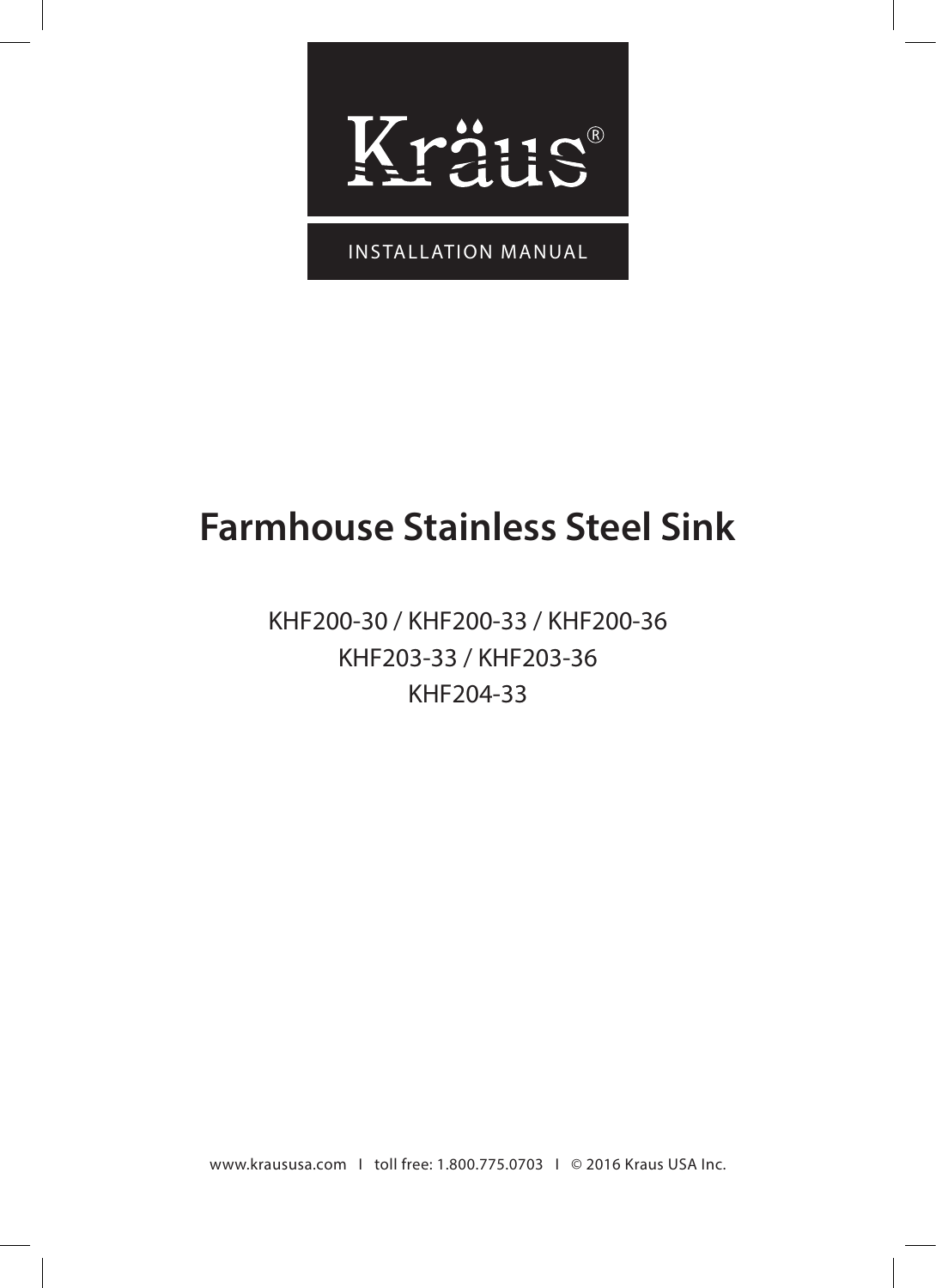# **Thank you for your purchase**

We would like to take this opportunity to thank you for choosing Kraus. We hope that you are completely satisfied with your purchase, and enjoy it for years to come. If you have any questions, or require technical assistance, please contact us at 800.775.0703 and one of our representatives will be happy to help.

For more information about Kraus products, please visit:

#### **www.kraususa.com**

In order to activate your warranty and get faster access to customer support, please register your new Kraus product at:

#### **www.kraususa.com/registration**

*Sincerely,*

*Kraus USA Customer Service*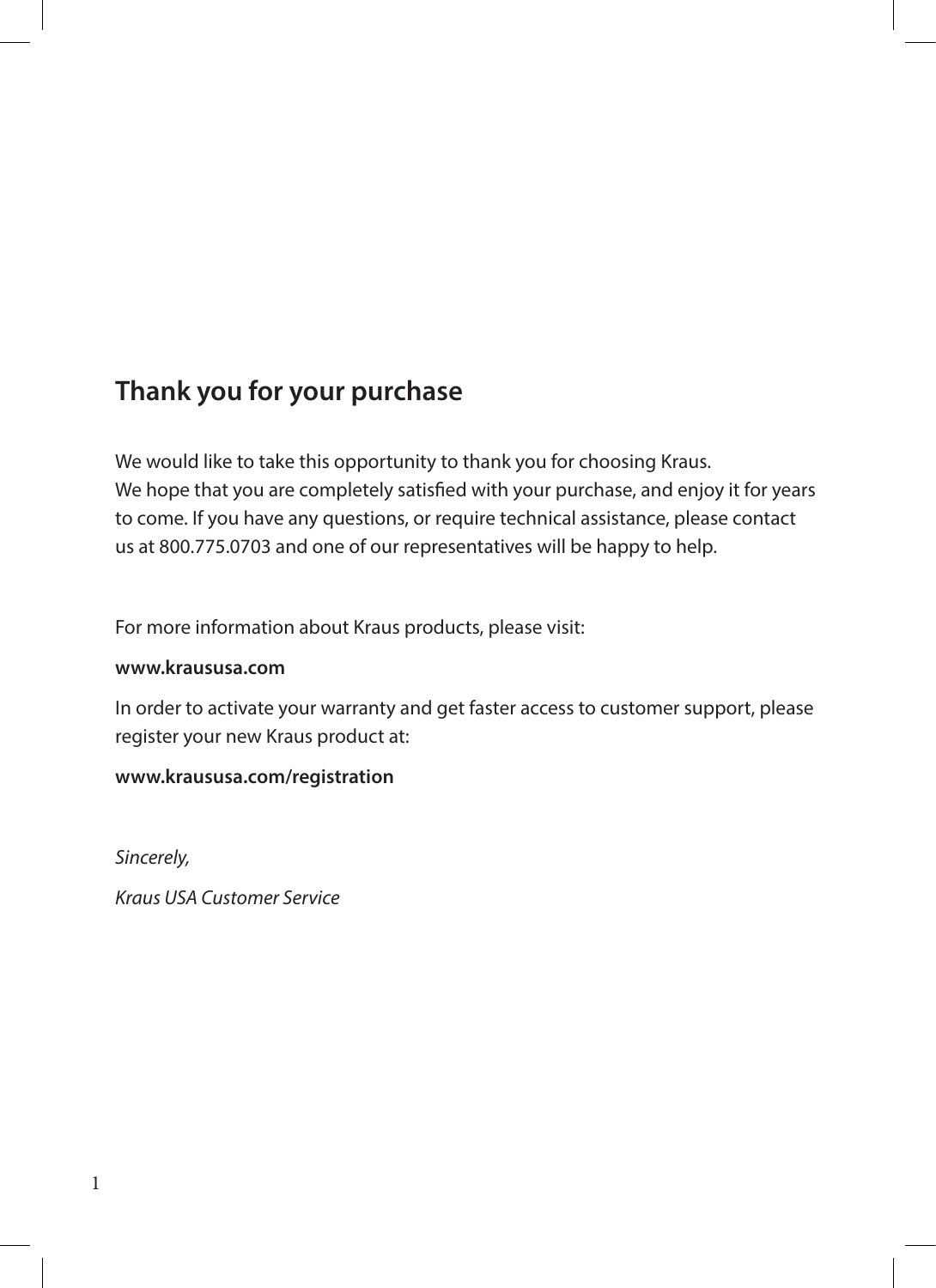### **Prior to Installation:**

- Inspect the sink prior to installation to make sure the sink has not been damaged during shipping
- Use the cut-out template provided by Kraus
- Observe all plumbing and building codes according to your state requirement
- Additional floor and wall preparation may be required to avoid damaging the product
- Make sure to purchase the correct cabinet for your farmhouse sink. Farmhouse base cabinets should be 3" larger than the actual size of the sink
- Not recommended to be installed with laminate countertop

# **For technical assistance or replacement parts, please contact Kraus**

#### **Customer Service and one of our representatives will be happy to help:**

Toll-Free: 800-775-0703 or Customerservice@kraususa.com

The step-by-step guidelines in the installation instructions are a general reference for installing a Kraus Sink. Should there be any discrepancies, Kraus cannot be held liable. It is recommended to install all Kraus products by hiring a licensed professional.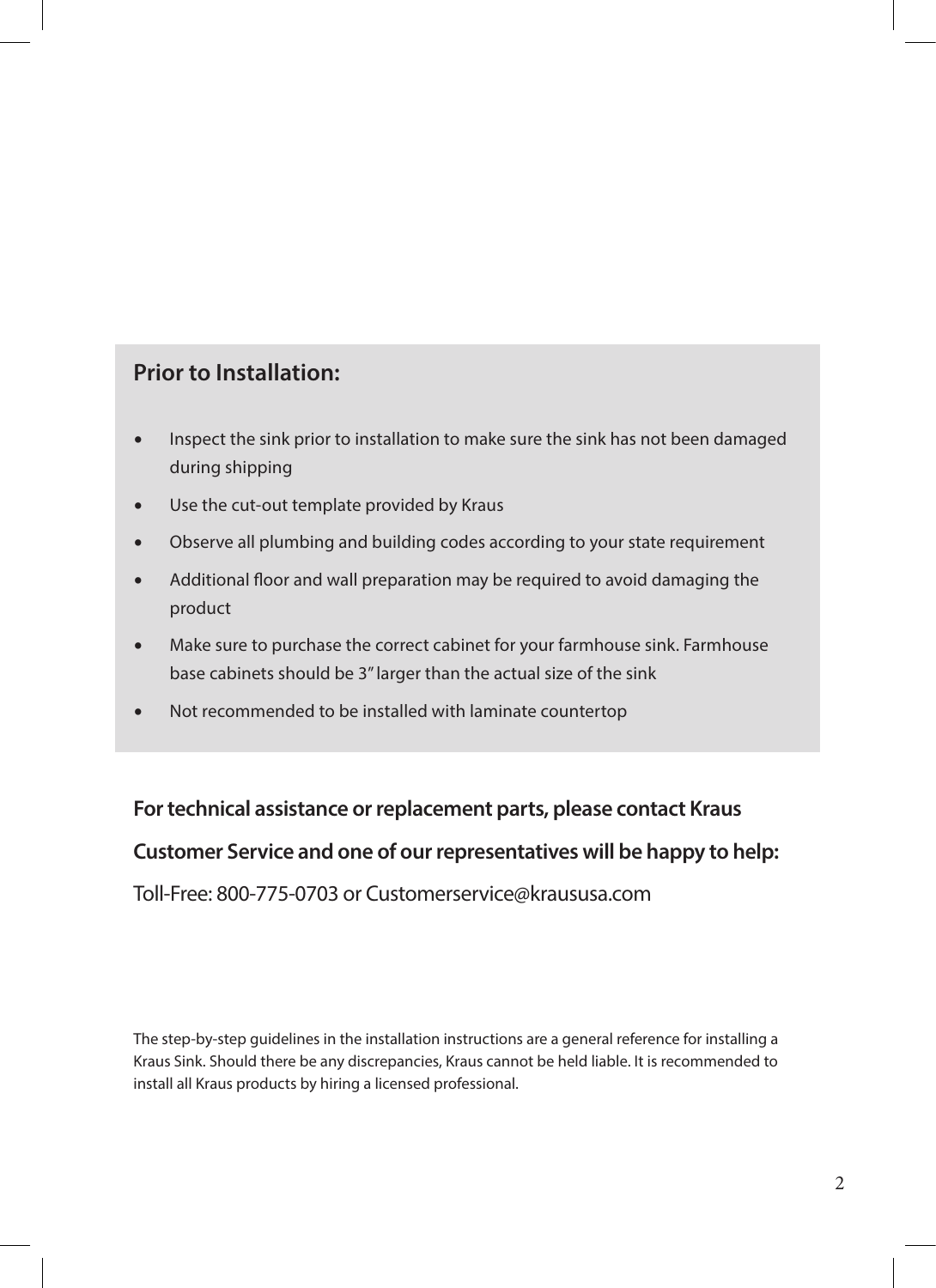

**NOTE:** Specialized tools may be necessary to install Kraus Stainless Steel Undermount sinks with countertop materials other than wood, marble, or granite

#### **Parts List**

- Cut-Out Template
- Bottom Grids
- 1 Drain BST-1 for Single Bowl
- 2 Drains BST-1 & ST-1 for Double Bowls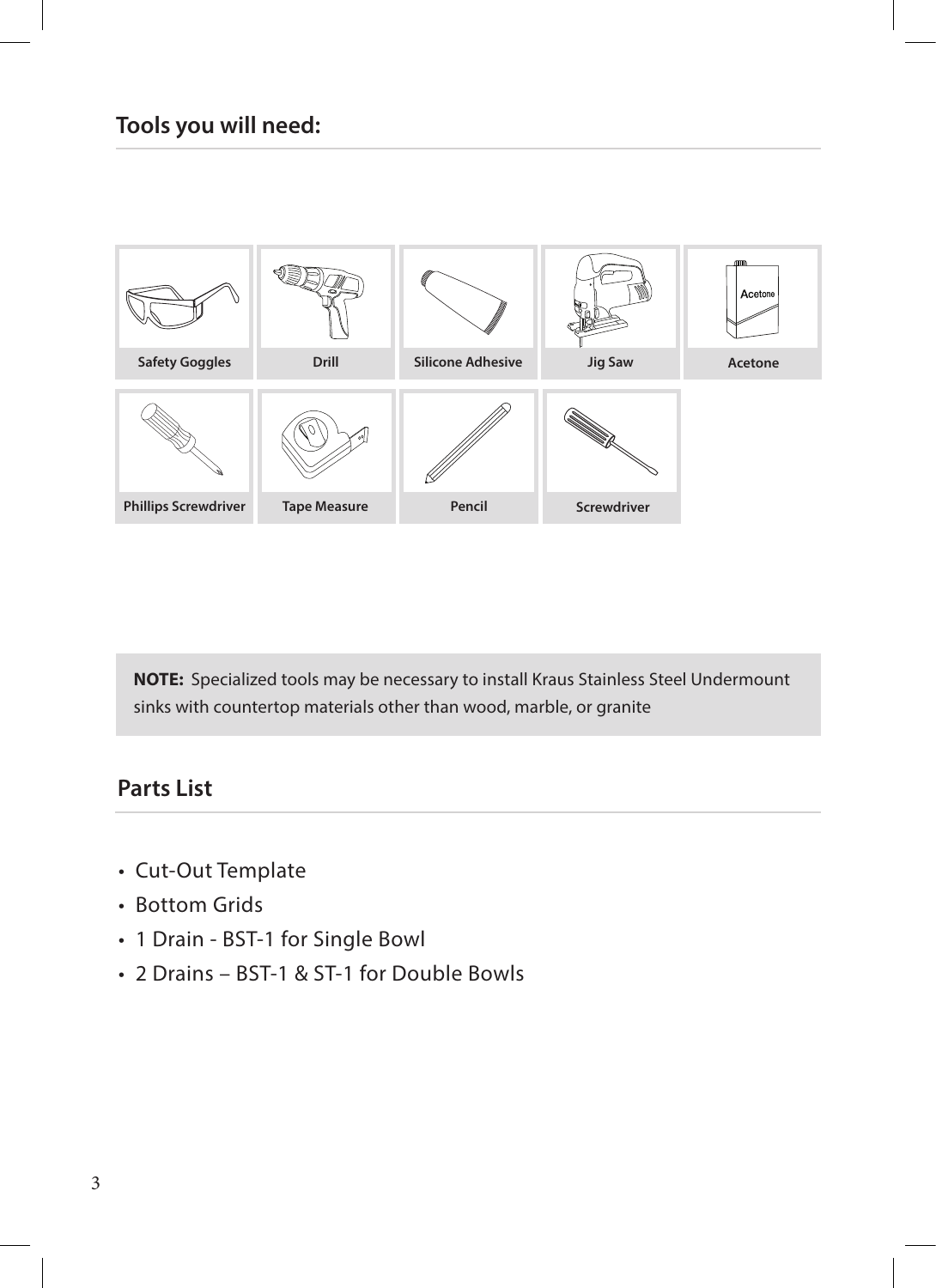



KHF200-30 29 3/4" x 20 3/4" x 10" Min Cabinet Size: 33" Matching Grid: KBG-200-30 Drain Model #: BST-1





KHF200-33 32 7/8" x 20 3/4" x 10" Min Cabinet Size: 36" Matching Grid: KBG-200-33 Drain Model #: BST-1





KHF200-36 35 7/8" x 20 3/4" x 10" Min Cabinet Size: 39" Matching Grid: KBG-200-36 Drain Model #: BST-1





KHF203-33 32 7/8" x 20 3/4" x 10" Min Cabinet Size: 36" Matching Grid: KBG-200-33-1 and KBG-200-33-2 Drain Model #: BST-1 & ST-1





KHF203-36 35 7/8" x 20 3/4" x 10" Min Cabinet Size: 39" Matching Grid: KBG-200-36-1 and KBG-200-36-2 Drain Model #: BST-1 & ST-1



KHF204-33 32 7/8" x 20 3/4" x 10" Min Cabinet Size: 36" Matching Grid: KBG-204-33-1 and KBG-204-33-2 Drain Model #: BST-1 & ST-1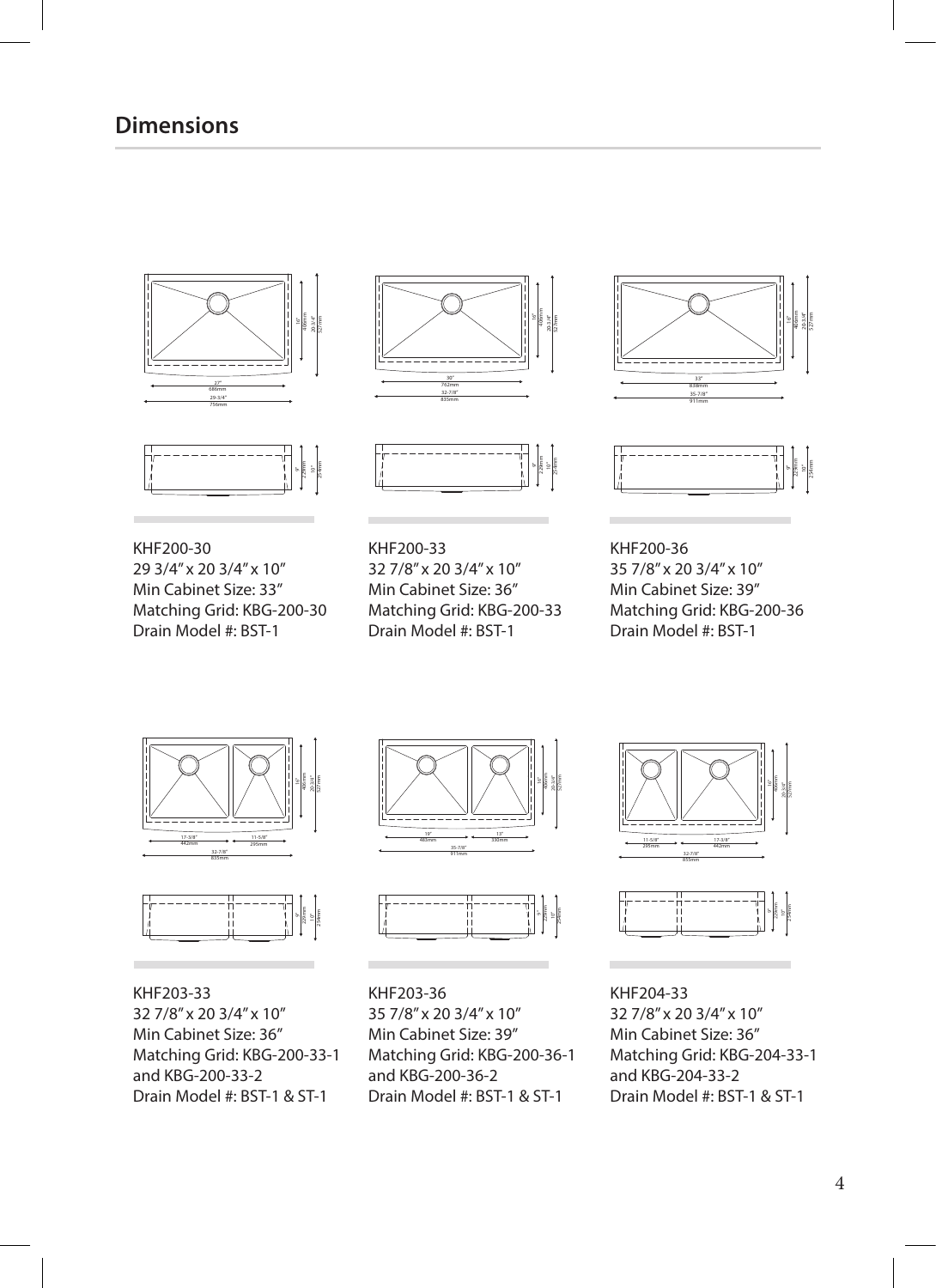#### **1. Measure & Build Supports**

- Measure the actual height of apron
- Build supports on inside of cabinet based on sink measurements

#### **Installer Tip:** Support Options

- 1 ¼" Angle Irons
- $\cdot$  (2) 2"x 4"
- 3/4" Plywood

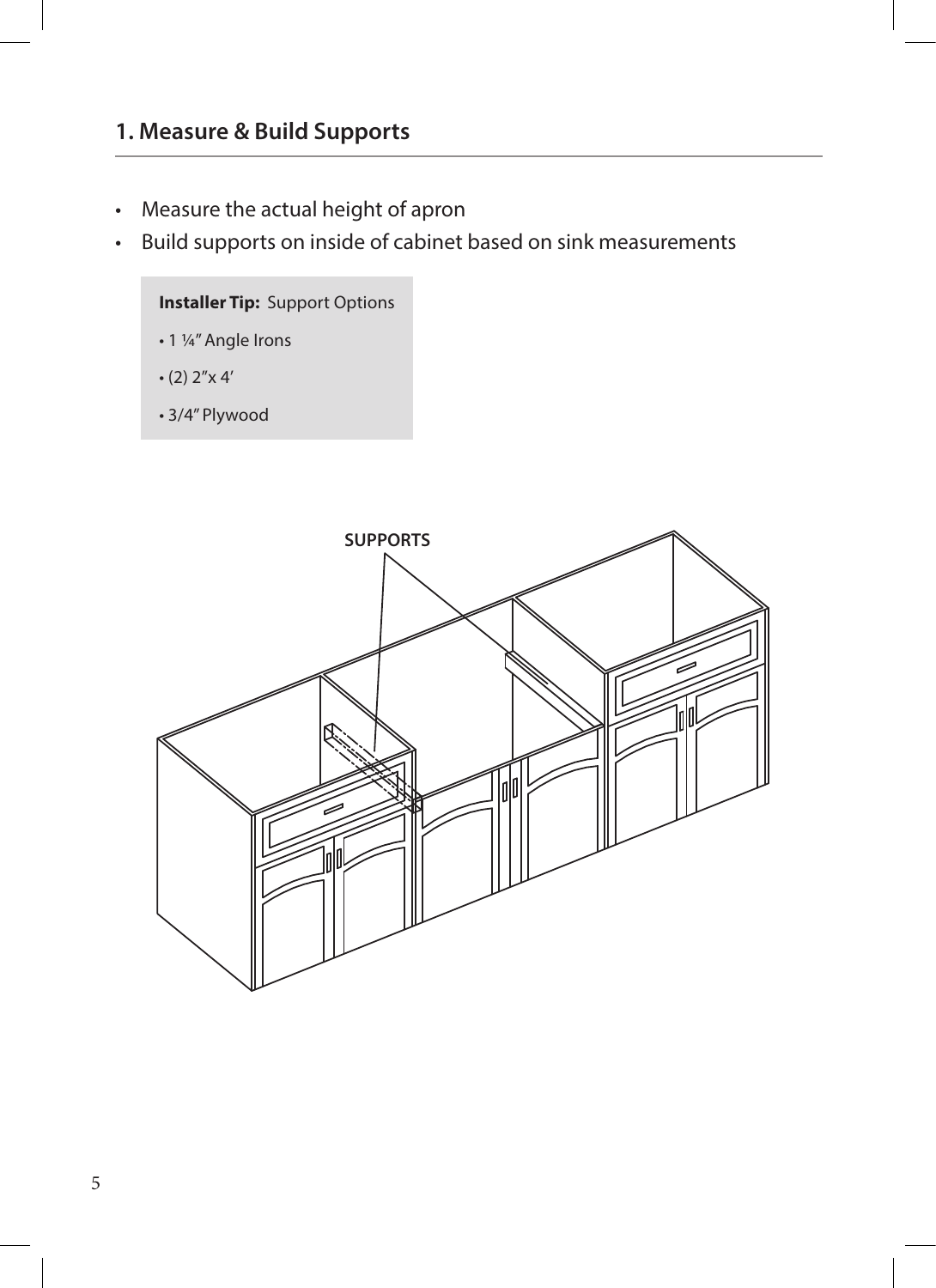# **2. Cut Cabinet Front**

• Measure height of apron front. Add 1/16" to the dimension when you mark base cabinet front cutout. Use jigsaw to cut

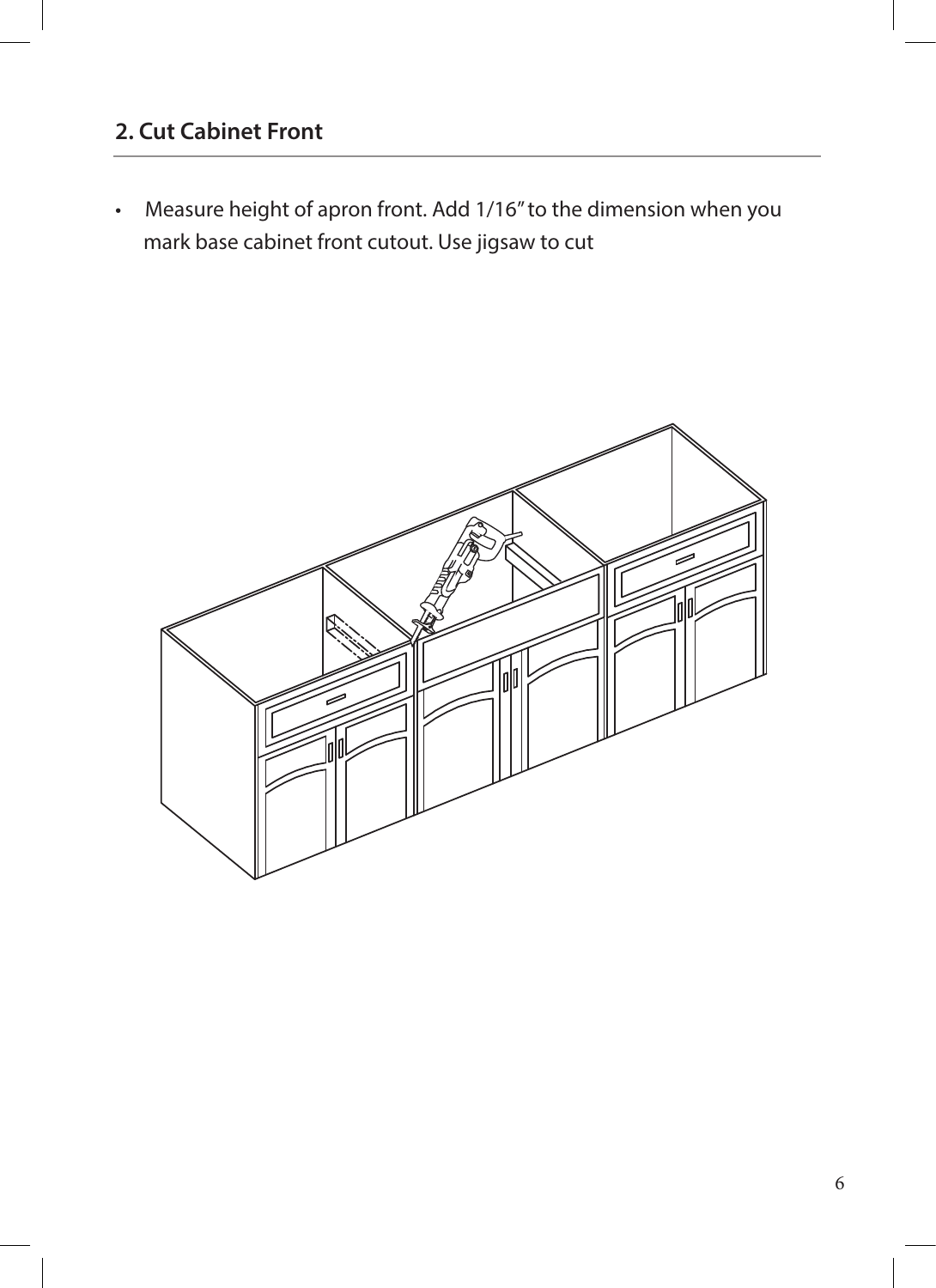## **3. Install Sink**

- Place sink in opening. The weight of sink should be sustained by the built supports
- Make sure sink is leveled from front to back and side to side
- Uses silicone to fill in gaps where necessary

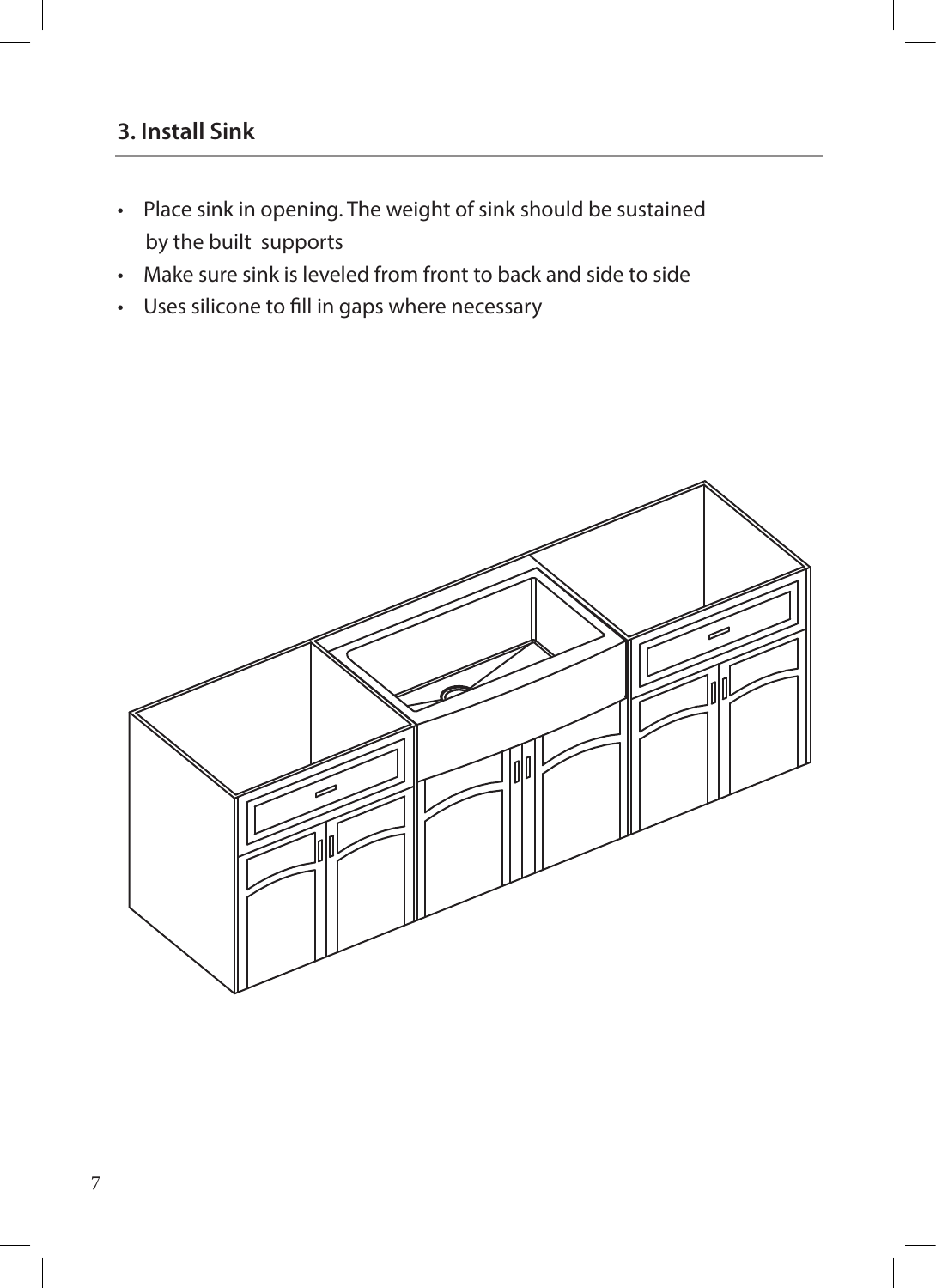### **4. Cut Countertop**

• Use a bead of silicone (or preferred adhesive) around the rim of the sink. Check the alignment of the sink to the cutout in the countertop. Place countertop cutout hole over sink and press firmly

**Installer Tip:** Use acetone or rubbing alcohol to remove any excess sealant

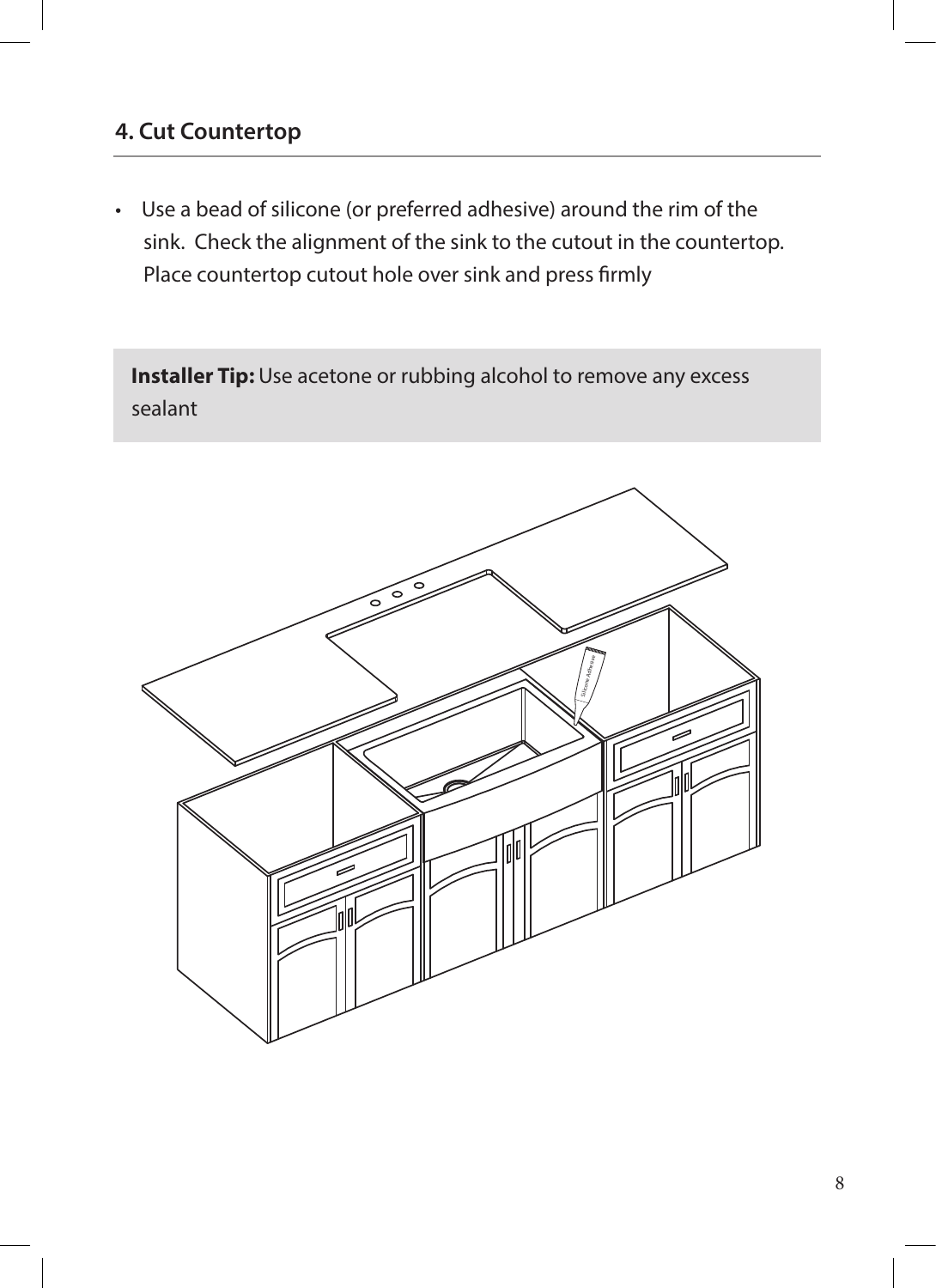# **5. Installing Plumbing Fixtures**

- Connect drain, trap to drain and water supply connections to the faucet according to manufacturer's instruction.
- Run water into sink and check for leaks

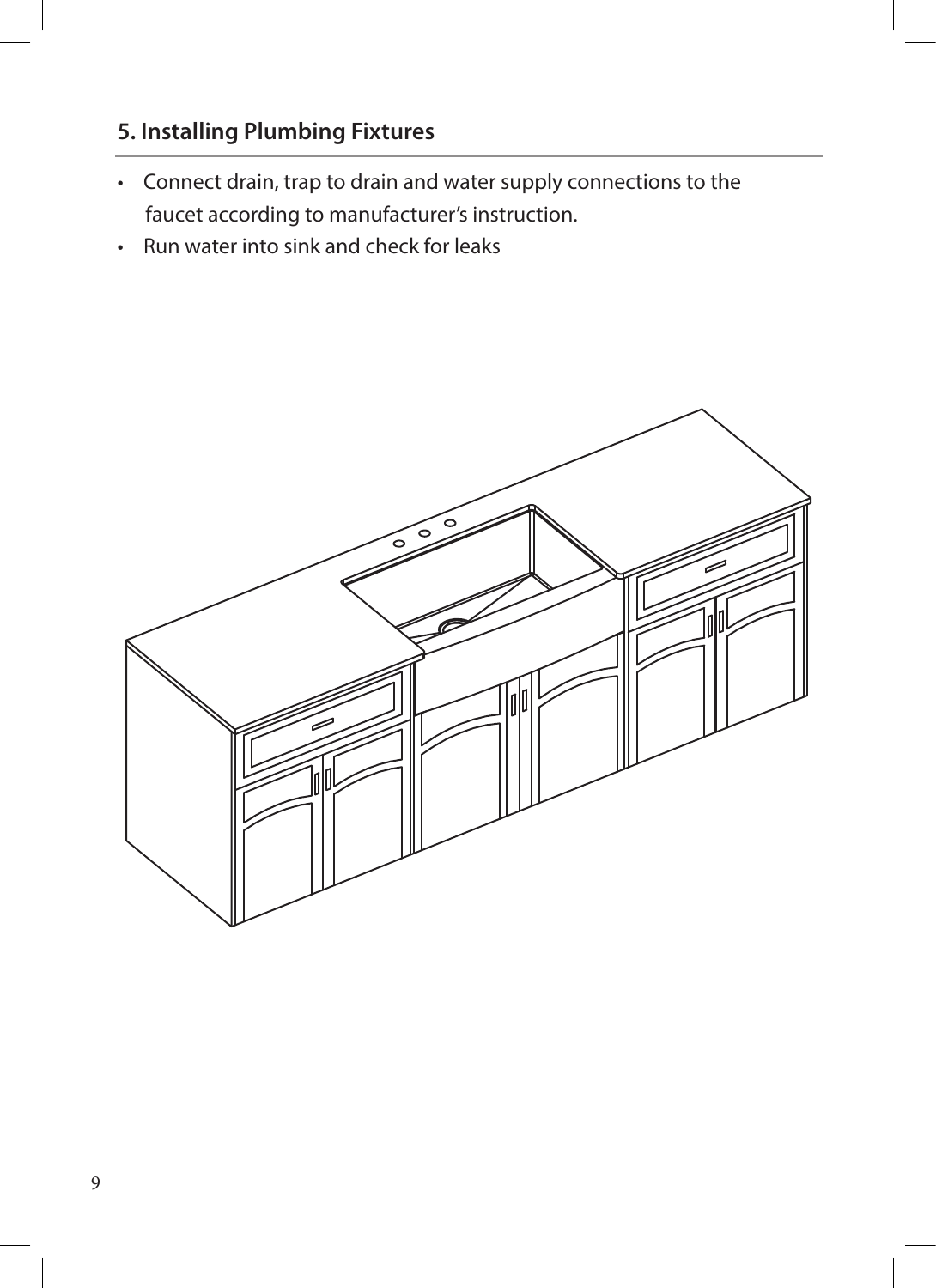# **Codes/Standards Applicable:**



#### **HELP LINE**

Our customer service hours are Monday – Friday, 9am – 8pm EST. Be sure to visit our website at www.kraususa.com

#### **If you are a HOMEOWNER please contact a Kraus Customer Service Representative at:**

Kraus USA, Inc. 12 Harbor Park Drive Port Washington, NY 11050 Toll-free 800-775-0703 Customerservice@kraususa.com

#### **If you are a PLUMBING CONTRACTOR OR TRADE PROFESSIONAL please contact a Kraus Pro Representative at:**

Kraus USA, Inc. 12 Harbor Park Drive Port Washington, NY 11050 516-801-8955 Proservice@kraususa.com

#### **If you are an AUTHORIZED PARTNER please contact a Partner Support Representative at:**

Kraus USA, Inc. 12 Harbor Park Drive Port Washington, NY 11050 516-801-8954 Partnersupport@kraususa.com

#### **In requesting warranty service, please be ready to provide:**

1. Proof of purchase.

2. A description of the problem.